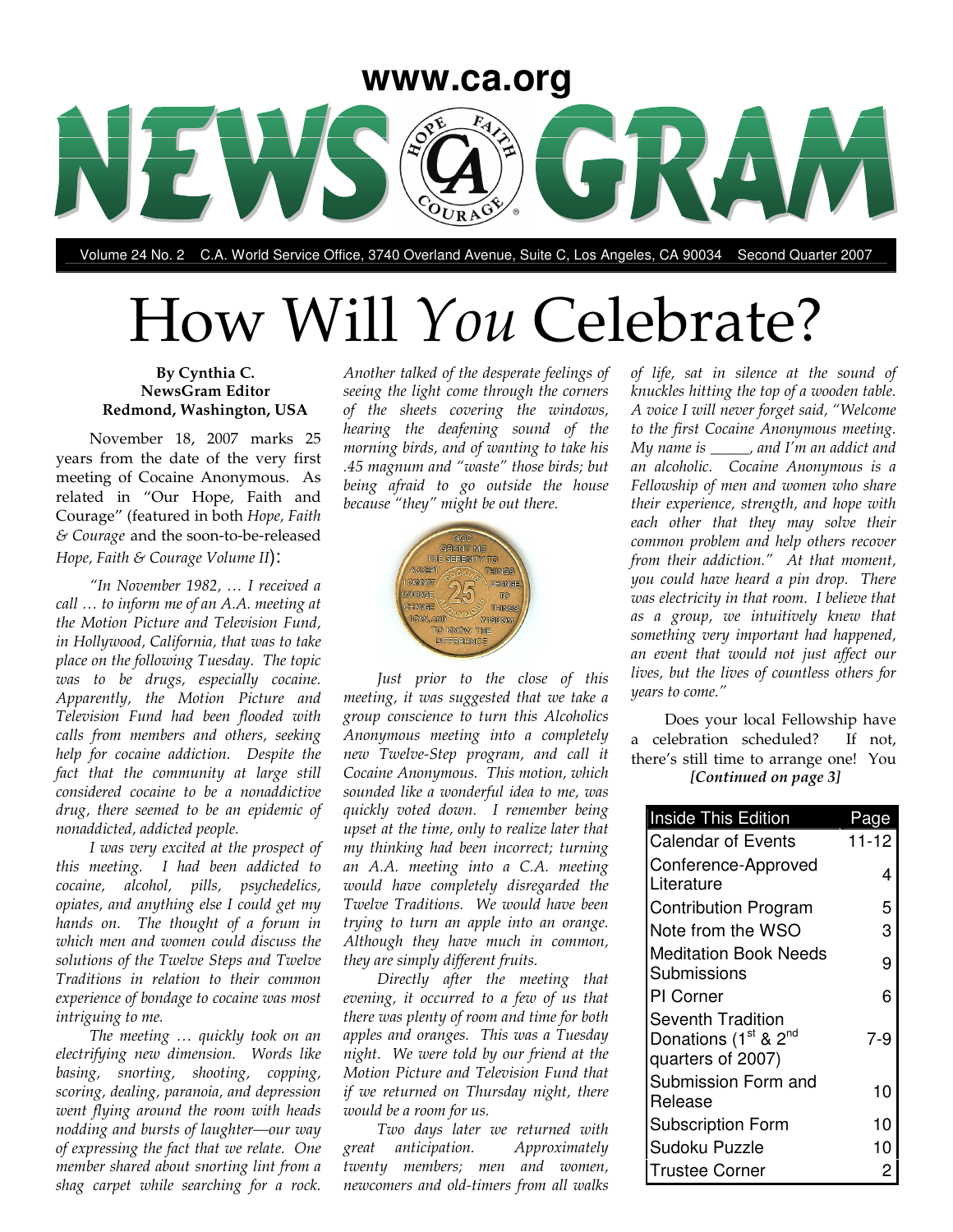#### **CAWS Board of Trustees:**

- *Atlantic North Region:* Bruce W., Randolph, Massachusetts, USA
- *Atlantic South Region:* Lawrence M., Little Rock, Arkansas, USA
- *European Region:* Nicholas L., London, UK
- *Midwest Region:* Tony D. (WSBT Chair), Milwaukee, Wisconsin, USA
- *Pacific North Region:* Trevor S., Calgary, Alberta Canada
- *Pacific South Region:* Carl W., Pomona, California, USA
- *Southwest Region:* Jay F. (WSBT Vice Chair), Littleton, Colorado, USA
- *Trustee at Large #1:* Bobbie H., Cypress, Texas, USA
- *World Service Office Trustee:* Earl H., Sunland, California, USA
- *World Service Trustee:* Hayward H. (WSBT Secretary), Compton, California, USA

#### **CAWSO Board of Directors:**

- John B. (WSOB Chair), Los Angeles, California, USA
- Kathy Jo R. (WSOB Vice Chair), Los Angeles, California, USA
- Teresa N. (WSOB Secretary), Dana Point, California, USA
- Tom P. (WSOB Treasurer), Dana Point, California, USA
- Patty F., Paid Director, Los Angeles, California, USA
- Earl H., Director/WSO Trustee, Sunland, California, USA
- Hayward H., Director/WS Trustee, Compton, California, USA
- Willie B., Director, Los Angeles, California, USA

#### **CAWSO Personnel**:

Patty Flanagan, Director of Operations Robin Long, Office Manager Tim Castor, Shipping

#### **NewsGram Editor:**

Cynthia C., Redmond, Washington, USA

*The NewsGram is a quarterly publication of the World Service Office of Cocaine Anonymous. This publication and all its contents are copyrighted by Cocaine Anonymous. Any unauthorized duplication or publication is prohibited. Send all requests to: NewsGram, c/o CAWSO, 3740 Overland Avenue, Suite C, Los Angeles, CA 90034, by e-mail to newsgram@ca.org, or by fax to 310-559-2554, Attn: NewsGram. You can call the WSO at 310-559-5833.*

### <u>Trustee Corner</u>

## **Who Said Trustees Don't** Do Anything?

#### By Hayward H. World Service Trustee Compton, California, USA

In my initial year on the World Service Board of Trustees (WSBT), acclimating to the "we" concept of things was my first adjustment. Any statement I made would no longer be my personal opinion. Everything would now be "the Trustee said this" or "it came from the WSBT." Additionally, attendance at the quarterly WSBT meetings, which included Board-to-Board meetings with the World Service Office Board (WSOB), and participating in quarterly conference calls were other new functions to be incorporated into my schedule. Teaming up with other Trustee members to work on agenda items and working together to answer the large volume of e-mails received from the Fellowship have also been added to my list of service responsibilities. This does not include the service work that I already do for my personal recovery.

The Trustees have to prepare quarterly reports, WSBT subcommittee reports and World Service Conference (WSC) Committee reports. We work with the WSC Committee Chairs to assist them in keeping their respective committees active throughout the year, working on post-Conference referrals or those referrals held back in committee. We also maintain communication with the WSC Committee to stay updated with their progress, through online groups and/or by conference calls. Trustees also participate in and heavily contribute to the yearly World Service Convention and Conference.

As the World Service Trustee (WST), I assist in finalizing contracts for goods and services, along with the hotel contracts for the Convention and Conference. Another responsibility assigned to this position is to assist with any trademark renewals, and to help provide protection for the CA logo and trademark in newly formed areas. The WST is also an active Director on the WSOB, which meets twice monthly with its own set of agenda items. Presently in my second year, I am also the WSBT Secretary.

Now who said that Trustees don't do anything? With still plenty of time to serve at this level, through it all, it has been one of the best growing experiences I have ever had and I will cherish these memories forever.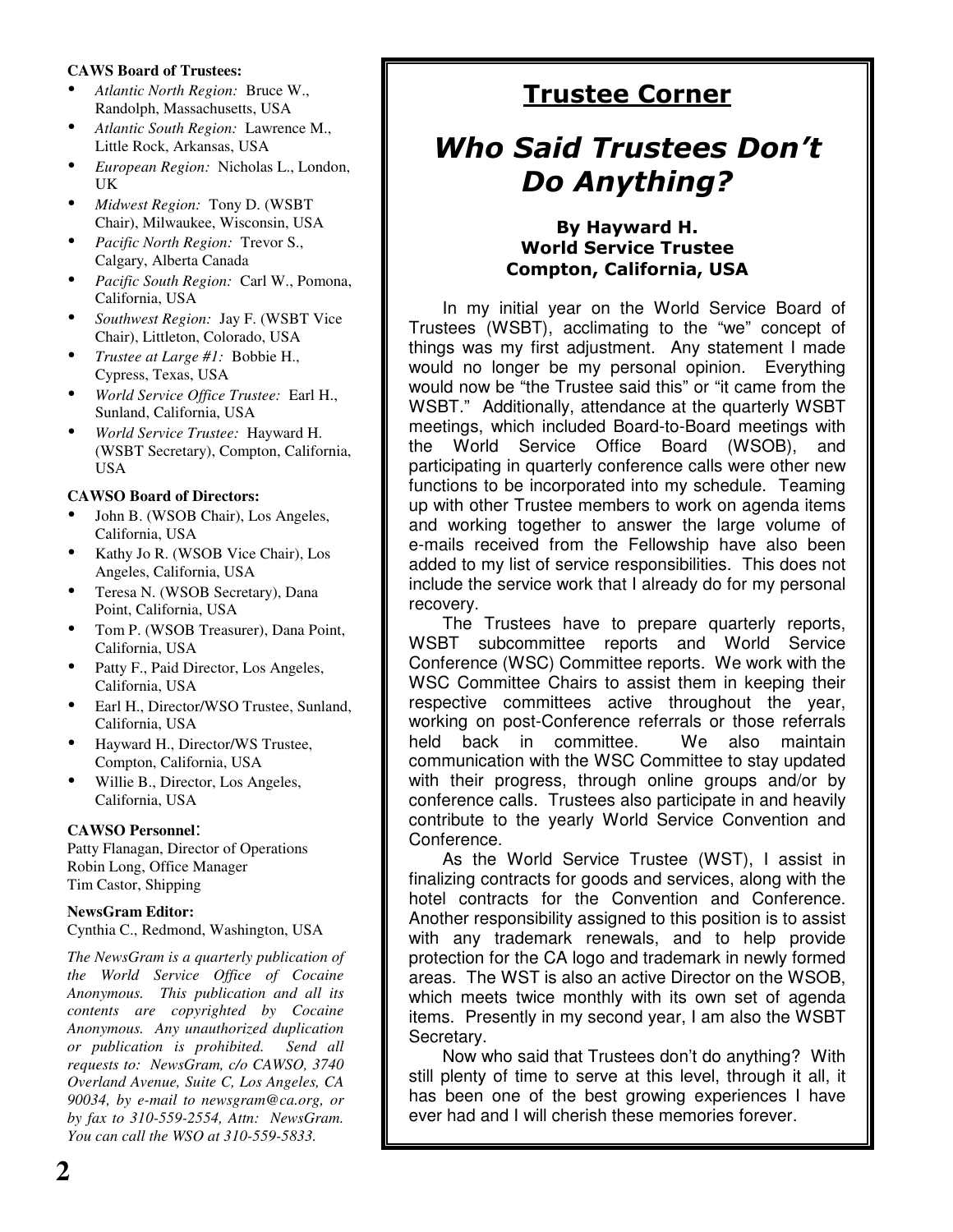### **Note from the WSO** *World Service Conference 2007: "Each One, Reach One, Teach One"*

The theme for this year's World Service Conference in Los Angeles, "Each One, Reach One, Teach One," describes the simple, yet breathtaking gift of sobriety. Simply put, each member, reaching out to another addict and sharing the miracle of recovery that we have found in Cocaine Anonymous.

Each August, over the Labor Day weekend, delegations of trusted servants from across the globe travel to Los Angeles, California, carrying with them the trust and confidence of their Regions and Areas as they participate in one of the most amazing and exciting events in our Fellowship's service structure.

Essentially serving as our annual business meeting, the World Service Conference is the effective voice of our entire worldwide Fellowship. The work completed each year represents the natural result of our Second Tradition ("For our group purpose there is but one ultimate authority — a loving God as He may express Himself in our group conscience. Our leaders are but trusted servants; they do not govern."), and in that spirit, fashions the foundation for all World Service business matters in the form of our World Service Manual as well as other works.

This annual Conference event not only welcomes the well-established Regions, but also new and emerging Groups and Areas who may petition the Conference for their recognition and inclusion as a Region in future Conferences … and thus we grow. New needs and opportunities for C.A.'s growth are introduced each year in the form of referrals for the World Service Conference Committees' consideration, and from these important suggestions other amazing work comes to life in the form of new literature and guidelines for outreach, as well as the election of our Conference officers and Board of Trustees. It may surprise you to learn, however, that all members of the Fellowship are welcome to participate by registering and attending and/or working throughout the year on one of the many WSC Committees, such as Hospitals & Institutions or Literature, Chips and Format. Only those previously elected to voting positions may vote, but if you are a C.A. member and happen to be in the vicinity of Los Angeles during Conference week, and if you would like to get involved, we will be happy to put you to work.

Perhaps you are a professional person with a special skill and the time to lend us a hand. Perhaps you have a knack for numbers and could lend a hand with the planning of our budgets and finances. It's possible for you to make a difference. Actually, one of the most amazing outcomes of the Conference in recent years is the World Service Contribution Program, developed by the WSC Finance Committee. This program allows members to directly support the efforts of the World Service Office and its essential role in carrying the C.A. message to people all over the globe. More information about the Contribution Program may be found on our website at www.ca.org, as well as on the enrollment form included on page 5 of this NewsGram. This is the most direct and immediate way you can help support C.A.

Please join with us in spirit as we once again welcome our friends and fellows to Los Angeles, California, for an exciting week of growth and unity, as we work together to continue to carry the C.A. message to a global recovery community.

Much love and many thanks to you all,

**John B. World Service Office Board Chairperson**

## **How Will** *You* **Celebrate? [Continued from page 1]**

could start by sharing this article at the next business meeting of your group, District or Area and then exchanging ideas. You could have an elaborate celebration, such as a speaker meeting and dance, or you could simply gather the Fellowship before or after a regularly scheduled meeting the weekend of November 18th. No matter what form it may take, an anniversary celebration is an excellent opportunity to increase unity. It can also help fulfill our fund-raising needs, whether through contributions or memorabilia sales (the World Service Office will have commemorative memorabilia available for sale at the Conference).

Another way to mark the occasion would be to share your own experience of C.A.'s early days by submitting an article to the NewsGram. Even if you didn't find our Fellowship until years or even decades later, you could write about what C.A. means to you.

Whatever form of celebration we choose, whether it's attending a Fellowship function, writing an article, or simply communing with the Higher Power of our own understanding, let's all make time to commemorate this milestone in C.A.'s growth by expressing our gratitude for Cocaine Anonymous.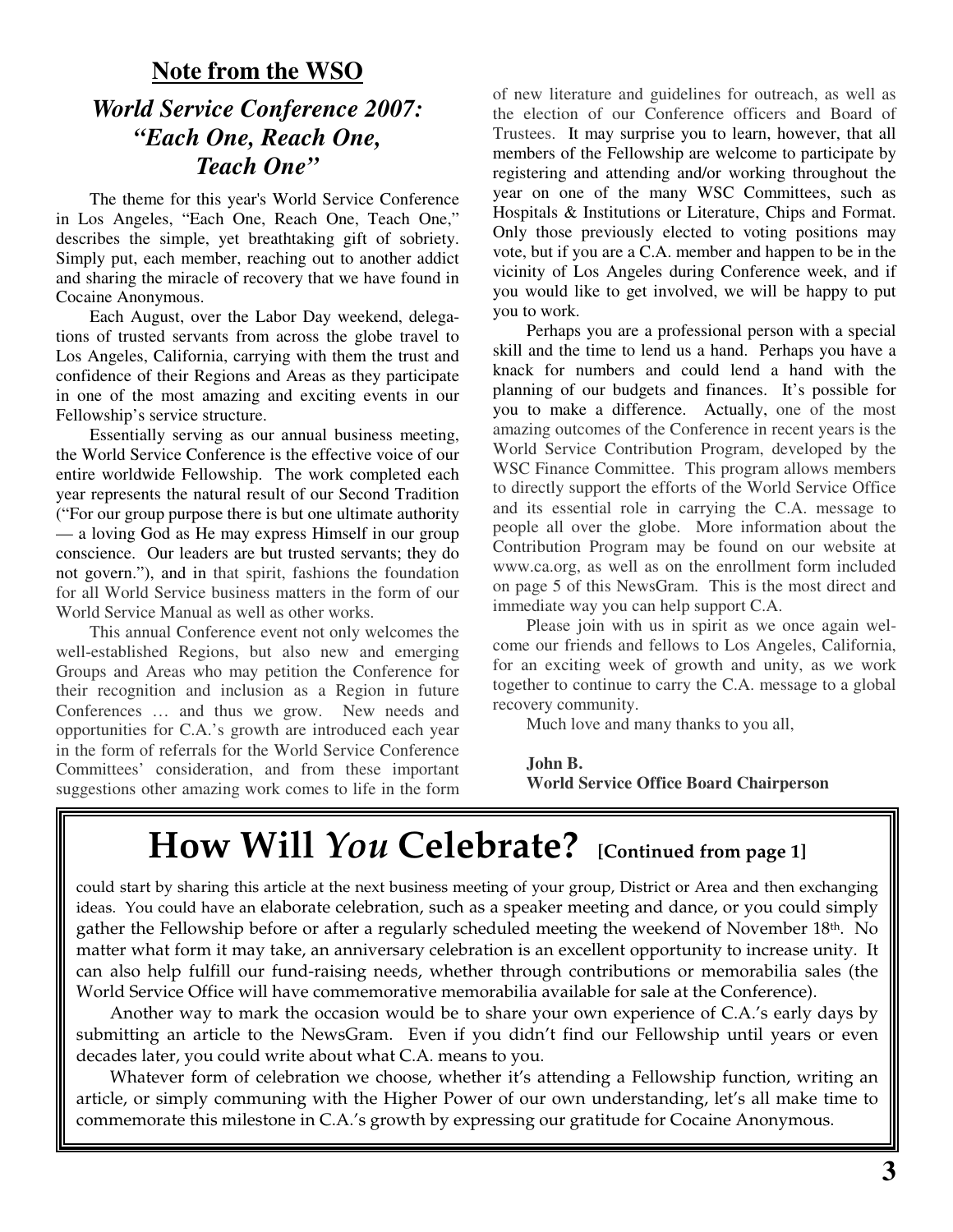## **Conference Approved Literature**

#### **By the World Service Board of Trustees**

Each month, the Board of Trustees is asked to respond to questions pertaining to the propriety of using literature which has not been approved by the C.A. World Service Conference. In response, we refer members of our Fellowship to our own C.A. World Service Manual, which sets forth the following on page 12 (2007 edition):

*Cocaine Anonymous groups, meetings and service committees should only use, display, distribute or sell the following literature and materials: the WSC Approved Literature set forth in the Appendix, the books "ALCOHOLICS ANONYMOUS," "TWELVE STEPS AND TWELVE TRADITIONS," and "The A.A. Service Manual, combined with the 12 Concepts For World Service," and Cocaine Anonymous World Service, Region, Area, District and group/meeting approved flyers, meeting directories and other materials …*

Requests ask why groups or Fellowship members can't use books at C.A. meetings such as *The Little Red Book*, any of the daily reflection/meditation books, speaker tapes from well-known A.A. speakers, even other A.A. or recovery-based materials. These requests present very powerful arguments, often referring to the "Big Book" of Alcoholics Anonymous, the *12 and 12* and even the *AA Service Manual*.

The World Service Conference passed the following Advisory Opinion on August 20, 1989: "The books *Alcoholics Anonymous* and the *12 Steps and 12 Traditions* of Alcoholics Anonymous are two of our most valuable tools of recovery, and as such, it is the opinion of Cocaine Anonymous that meetings should be allowed to have these books available to support members and their recovery." On September 4, 2004, the World Service Conference passed the following Advisory Opinion: The book *The A.A. Service Manual, Combined with the 12 Concepts for World Service* is a valuable tool of recovery in service, and as such, it is the opinion of Cocaine Anonymous that meetings and service meetings within the Fellowship should be allowed to have this book available to support the members in their recovery."

When we look at the propriety of using non-Conference-approved materials, we are guided by the Steps, Traditions and Concepts as well as the writings within the *Twelve Steps and Twelve Traditions*. We also look to the Fourth Tradition, which provides that "Each group should be autonomous except in matters affecting other groups or C.A. as a whole." The inquiry becomes, therefore, whether the use of and reading from these non-Conference-approved materials in meetings or groups is appropriate, or whether such action(s) affect other groups, districts, areas or C.A. as a whole.

We are further guided by the long form of the Fourth Tradition, which provides in part: "And no group, regional

committee, or individual should ever take any action that might greatly affect [C.A.] as a whole without conferring with the trustees ... On such issues our common welfare is paramount." Also, in the narrative text of the Fourth Tradition (page 147), the inquiry seems to turn to whether the action taken would "greatly" injure C.A. as a whole. In that same paragraph is the notion that the group's sole objective has to be "sobriety," and "In all other respects there was perfect freedom of will and action. Every group had the right to be wrong."

So we begin this analysis by referencing the language cited from our World Service Manual on page 12 which sets forth specifically which items and writings "should" be used, displayed, distributed or sold by groups, meetings and service committees. Clearly, if the reading/writing that the group/meeting/committee wants to use is not on the Conference-approved list contained in the Manual's Appendix, and there has been no advisory opinion to date authorizing its reference and use, the subject materials should not be used. The World Service Conference recently voted to insert the language on page 12 of the WSM using the word "should." That language as cited, therefore, is the clear conscience of our entire Fellowship regardless of whether we, as a Board, or any member of the Fellowship or group argues or decides whether the word "should" is suggestive, as some members of the Fellowship argue, or directive, as others might argue. The intent and spirit of including that paragraph was and is to set a base level of appropriate materials and readings for ALL groups of C.A. throughout our world.

Having said that, though, the inquiry for our Board is whether the use by groups of non-Conference-approved literature affects other groups, districts, areas, or C.A. as a whole. Further, we must then ask whether that use might or did serve to "greatly" affect C.A. as a whole. This inquiry then relates to the first part of our First Tradition as to whether our common welfare is impacted.

So the challenge with such literature being used by groups is two-fold: first, it is not C.A. Conference approved; and second, its use might be construed to imply affiliation between C.A. and the non-approved materials or even other related materials. We are of the view that the use of non-Conference-approved literature by groups or meetings greatly affects C.A. as a whole and that our common welfare is impacted by use of these materials at C.A. meetings and events. We also are deeply concerned about the message of any group, meeting or service body at any level using non-Conference-approved materials.

If any group, member of our Fellowship, or service body desires to seek approval of any non-Conferenceapproved literature for use within our C.A. Fellowship, please have them bring the matter to the World Service Conference for consideration.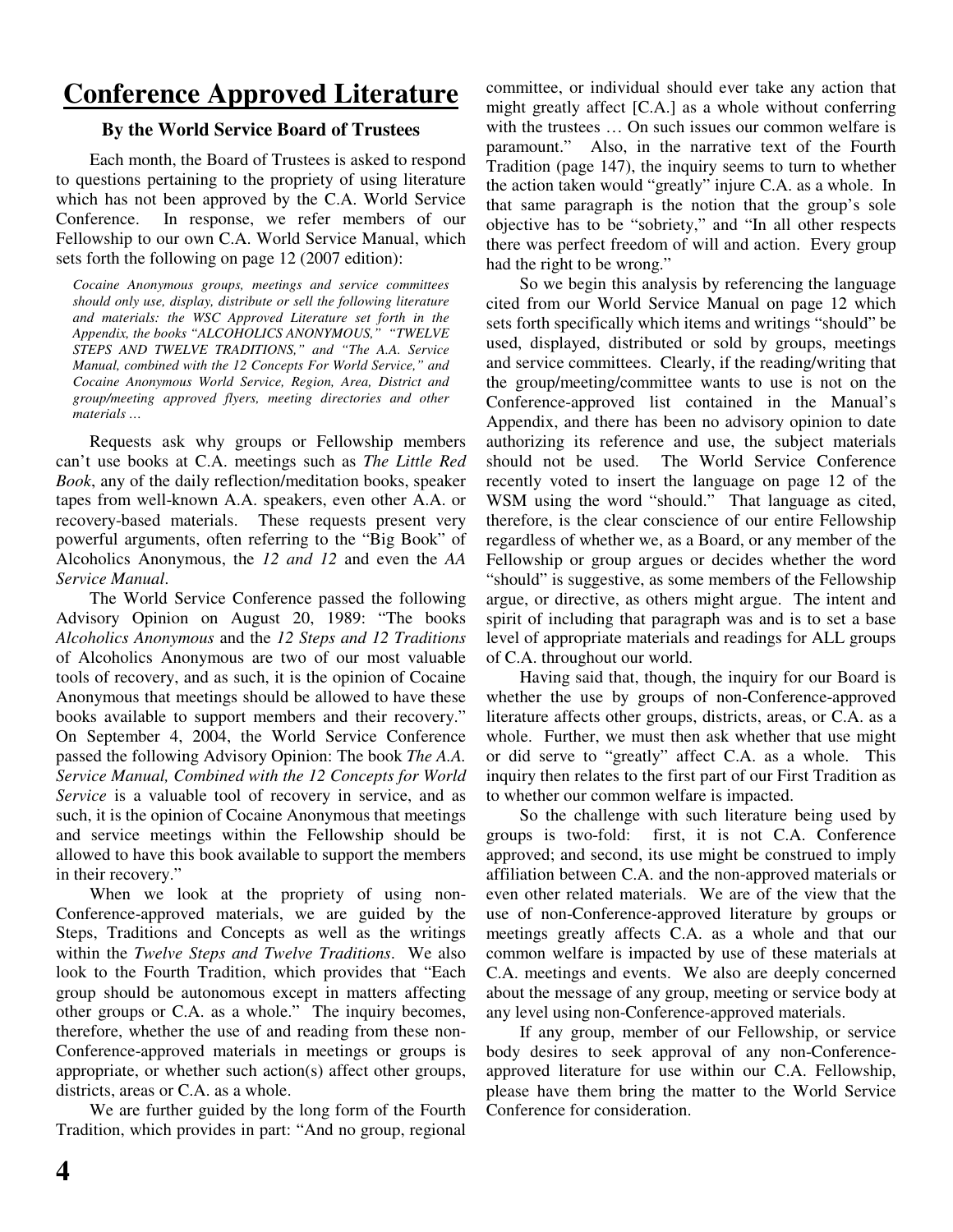## **World Service Contribution Program**

Cocaine Anonymous World Services depends on the financial support provided by individual members, groups, committees, Districts and Areas. We use your contributions as efficiently as possible, to maximize the services we are able to provide to addicts throughout the world. When you participate in the World Service Contribution Program, you ensure that we are able to serve the needs of those in our Fellowship, and reach even more with our message of Hope, Faith and Courage. And because your Contribution Program gifts are conveniently transferred by your bank from your checking account, savings account, debit card, or credit card account directly to the World Service Office, your contributions go farther than ever before. The C.A. World Service Contribution Program is safe, secure and confidential. You have complete control of the process, because you specify the amount of your contributions, and when they are made. You can always increase, decrease or suspend your participation at any time by writing the World Service Office. And your contributions may be tax deductible (consult your tax advisor). To help the C.A. World Service Office meet the needs of members, groups, areas and addicts still suffering, please fill out the authorization form below, attach a voided check or deposit slip (if necessary), and mail everything to the address shown. Thank you for your support.

|                                                                                                                                                                                                                                |                                                  | <b>AUTHORIZATION FOR DIRECT PAYMENT (ACH DEBITS)</b>                                                                                                                                                        |
|--------------------------------------------------------------------------------------------------------------------------------------------------------------------------------------------------------------------------------|--------------------------------------------------|-------------------------------------------------------------------------------------------------------------------------------------------------------------------------------------------------------------|
|                                                                                                                                                                                                                                |                                                  | YES! As a member of C.A., I want to participate in the C.A. World Service Contribution Program to help keep C.A. World Services going strong!                                                               |
| Cocaine Anonymous World Service Office<br>3740 Overland Avenue, Suite C<br>Los Angeles, CA 90034<br>$(310)$ 559-5833<br>cawso@ca.org                                                                                           |                                                  |                                                                                                                                                                                                             |
| to initiate variable entries to my account described below:                                                                                                                                                                    |                                                  | As part of my 7th Tradition contributions to Cocaine Anonymous World Service Office, I authorize Cocaine Anonymous World Service Office (CAWSO),                                                            |
| Type of Account: $\Box$ Checking $\Box$ Savings $\Box$ Credit Card $\Box$ Debit Card                                                                                                                                           |                                                  |                                                                                                                                                                                                             |
| Credit Card or Debit Card Name: We have a state of the control of the control of the control of the control of the control of the control of the control of the control of the control of the control of the control of the co |                                                  |                                                                                                                                                                                                             |
|                                                                                                                                                                                                                                |                                                  |                                                                                                                                                                                                             |
| Financial Institution's Name: The contract of the contract of the contract of the contract of the contract of the contract of the contract of the contract of the contract of the contract of the contract of the contract of  |                                                  |                                                                                                                                                                                                             |
| Financial Institution's Address/Branch: The Contract of the Contract of the Contract of the Contract of the Contract of the Contract of the Contract of the Contract of the Contract of the Contract of the Contract of the Co |                                                  |                                                                                                                                                                                                             |
|                                                                                                                                                                                                                                |                                                  | If using a checking account, please include a voided check; if using a savings account, please include a deposit slip.                                                                                      |
| PAYMENT DETAILS:                                                                                                                                                                                                               |                                                  |                                                                                                                                                                                                             |
| Amount in U.S. Dollars: $\frac{1}{2}$ expression of the Date of first payment: $\Box$ 1 <sup>st</sup> of month $\Box$ 15 <sup>th</sup> of month                                                                                |                                                  |                                                                                                                                                                                                             |
| PAYMENT FREQUENCY:                                                                                                                                                                                                             |                                                  |                                                                                                                                                                                                             |
| □ Monthly □ Annually □ One-time basis Effective date: ____/____/___________ (MM/DD/YYYY)                                                                                                                                       |                                                  |                                                                                                                                                                                                             |
| afford CAWSO a reasonable opportunity to act on it.                                                                                                                                                                            |                                                  | This authority is to remain in full force and effect until CAWSO has received written notification from me of its termination in such time and manner as to                                                 |
| Name: ________                                                                                                                                                                                                                 |                                                  |                                                                                                                                                                                                             |
|                                                                                                                                                                                                                                | (Please print name as it appears on the account) |                                                                                                                                                                                                             |
|                                                                                                                                                                                                                                |                                                  |                                                                                                                                                                                                             |
| Address: the contract of the contract of the contract of the contract of the contract of the contract of the contract of the contract of the contract of the contract of the contract of the contract of the contract of the c |                                                  |                                                                                                                                                                                                             |
|                                                                                                                                                                                                                                |                                                  |                                                                                                                                                                                                             |
|                                                                                                                                                                                                                                |                                                  | Zip/Postal Code: Communication of Contract Contract Daytime Phone: Communication Communication Contract Daytime Phone:                                                                                      |
|                                                                                                                                                                                                                                |                                                  | PLEASE MAKE A COPY OF THIS COMPLETED FORM FOR YOUR RECORDS<br>(The complete World Service Contribution Program brochure, which includes this form, is available for download at www.ca.org/contribute.html) |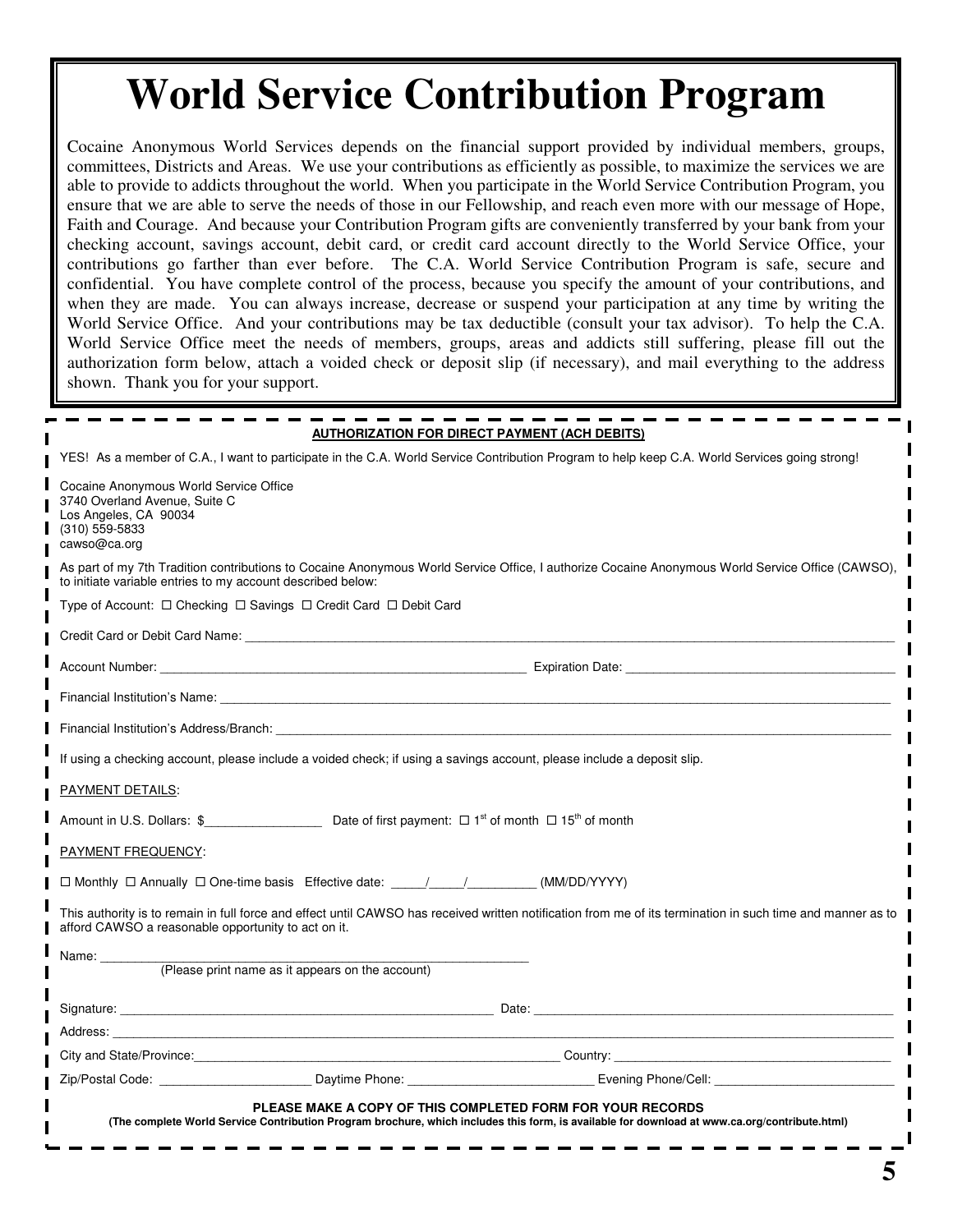## **PI Corner**

## *Letting our Communities Know "We're Here and We're Free"™*

#### **By Russell S. CAUK PI Committee**

I met the requirement for membership five years before finding Cocaine Anonymous and I thank God I found us in time. Would it have made any difference to my life if I had found us earlier? Well, that I'll never know, but I can't help giving it much thought.

After working with my sponsor for a while, I voiced my ongoing resentment at that time. This particular resentment was with earlier members of C.A. "Why didn't they tell me how to find C.A.?" or "Why didn't my doctor suggest C.A.?" and "How come I never saw the info line poster at the needle exchange?" Never one to miss his opportunity, my sponsor suggested I help out putting up posters, stating that this is where my experience can benefit others. He said, "Why not go to those places that you never saw a poster (but should have) and ask if you can put one up?" Who'd have thought that simple suggestion would start my journey in PI service - and what a great journey.

I walked away from that first District meeting with a box full of posters, a PI workbook and some numbers of members who had some experience of doing PI. I thought they gave me their numbers to help out, but as I write this, I realize they wanted to make sure I let them know what I was up to! Self will run riot, but I didn't think so ...

Two weeks later four of us sat on the floor in my lounge planning our campaign to inform the world about C.A. I look back at this time and smile; thank God we had that workbook and enough sense to read it.

We got busy in small steps, going out in pairs putting up posters. Then, after a couple of months, we got pamphlets, posters and an intro letter and sent out packs to every drug & alcohol agency our locality. I don't remember how many we sent but it was near 100. The letter of introduction (taken from the PI workbook) offered talks on 'what is C.A.' to any interested parties and much to our surprise, we soon got asked to do one. Only one small problem: none of us had ever done such a presentation, nor did we know how to. I called a lady in the Fellowship, one of the people who'd given me their number at that first District meeting, and she offered to help facilitate this presentation (phew!). Loaded with various pamphlets, meetings lists and a laminated preamble reading, we arrived at this particular agency and gave our presentation. It was attended by approximately 15 drug workers and other staff and was well received. During the questions and answer period, we were asked where the nearest meeting was. I was amazed at this question as C.A. had two meetings a week in this particular town and they didn't know. How *could* they know? *We hadn't informed them.*

Over the past two and a half years we've continued trying to carry the message of C.A. to as many people as we can in a wide variety of ways: radio interviews, newspaper articles (Sussex District PI arranged a piece in a national UK newspaper and our UK website took an extra 5,000 hits in one month!), mailouts, attending conferences, and putting on our own "C.A. Open Days for the Community."

For the C.A. Open Days, we hired a library in central London and went about sending out invites, lots of them. We sent them out in waves of 100 or so, asking people to RSVP if they were going to attend. We continued sending them out until we felt comfortable we'd have a full house. We drew from our members those willing and able to talk about the variety of services C.A. offered (H&I, website, PI, our literature, conventions, info lines), availability of local meetings and on-line meetings. We talked about our Traditions and how we function as a society, our personal recoveries and the 12-Step program. The presentation lasted for four hours (with a break for a cup of CAUK tea). Our guests sat enthralled the whole time, listening and asking questions. Many in attendance asked if we would give presentations to their staff/team members and clients. The event was a huge success; the message that recovery *is* possible in C.A. was clearly carried.

More recently, three of us went to Parliament Square to give a presentation to the Ministry of Welfare and were received well. We spoke for about 40 minutes and finished the allotted hour with a questions and answer session. Having realized and respected our purpose, we walked back quiet and content. That is the personal payoff from doing this work.

For me, the realization that we have an absolute responsibility to go into our communities and raise awareness for C.A. has been the focal point of my service. How blinkered and naive of us to think all those in need of C.A. will find themselves in a detox, prison or treatment centre. Let's try to remember that even many who do won't be fortunate enough to find themselves in a facility that has H&I.

C.A. has a Public Information organization, and that's what we do; we carry the simple message of recovery and let our communities know *WE'RE HERE AND WE'RE FREE! ™*

*[If you'd like to learn more about C.A.'s Public Information efforts, visit www.ca.org/service/wscpi.htm.]*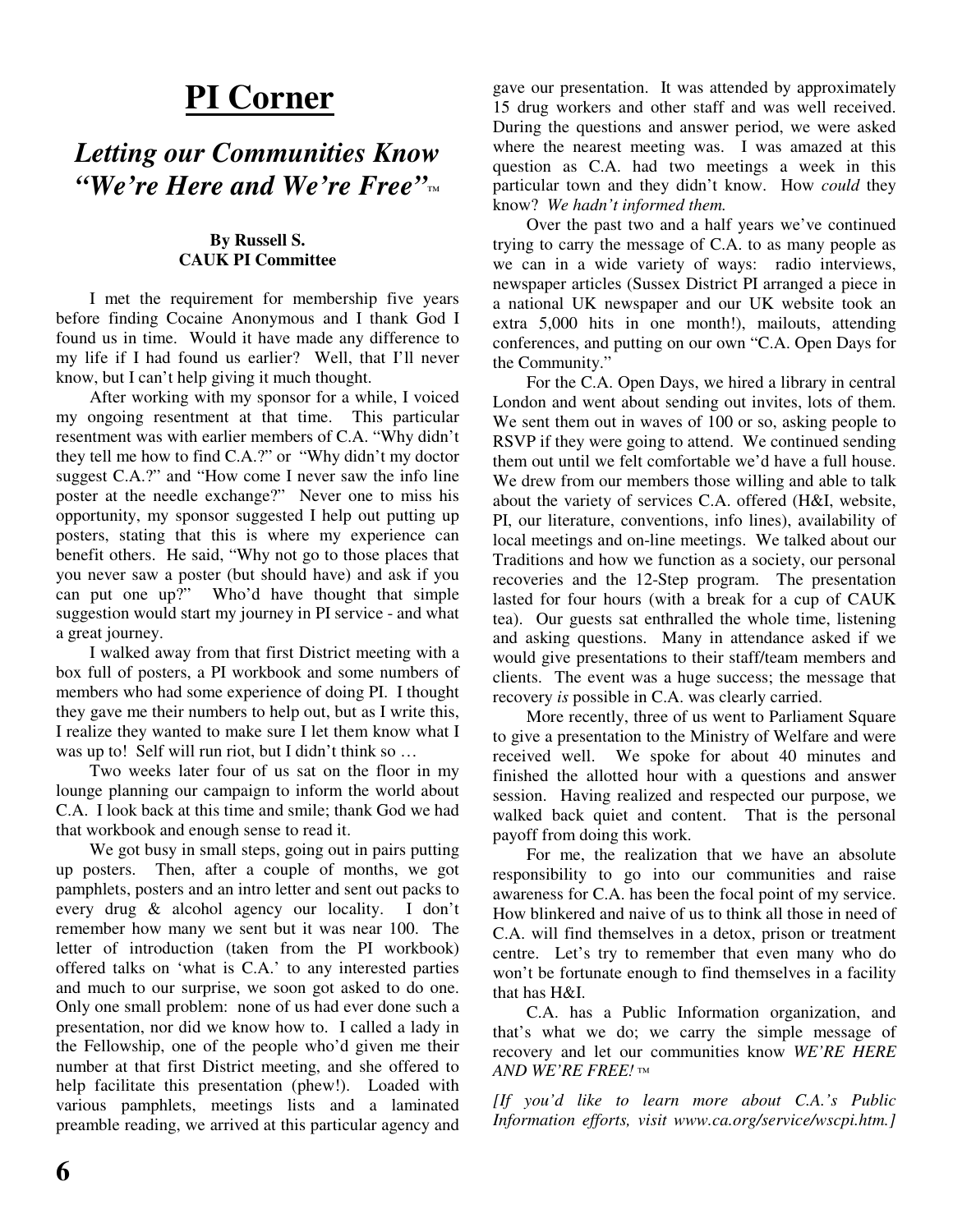#### **Seventh Tradition Donations January-March 2007**

| <b>Category or</b><br>Location | <b>Donor Name/City</b>                                       | <b>Total</b> |
|--------------------------------|--------------------------------------------------------------|--------------|
| <b>CANADA</b>                  |                                                              |              |
| Alberta                        | Northern Alberta Area                                        | \$500.00     |
| Quebec                         | Quebec Area                                                  | \$847.39     |
| H&I                            | <b>CALA South Central District</b>                           | \$1,068.02   |
| <b>INTERNATIONAL</b>           |                                                              |              |
| Online                         | Hope, Faith & Courage                                        | \$56.86      |
|                                | <b>Sisters In Sobriety</b>                                   | \$7.01       |
| <b>SWEDEN</b>                  |                                                              |              |
| Stockholm                      | Anonymous - Stockholm                                        | \$487.00     |
| <b>UNITED STATES</b>           |                                                              |              |
|                                | First Freedom Group -                                        |              |
| Alabama                        | Birmingham                                                   | \$200.00     |
|                                | C.A. of Arizona - Tucson                                     |              |
| Arizona                        | <b>District</b>                                              | \$642.22     |
|                                | Saturday Night Live - Tempe                                  | \$189.00     |
|                                | Sun Valley Intergroup                                        | \$288.00     |
| <b>Arkansas</b>                | Arkansas Area C.A.                                           | \$225.00     |
| <b>Southern</b>                | Anonymous - L.A. (total)                                     | \$302.00     |
| & Central                      | Anonymous - Solona Beach                                     | \$300.00     |
|                                | Back to Basics - Fountain                                    |              |
| California                     | Valley                                                       | \$25.00      |
|                                | <b>CALA Area</b>                                             | \$5,000.00   |
|                                | CALA Long Beach Compton<br>District                          | \$331.40     |
|                                | CALA Westside/Hollywood                                      |              |
|                                | <b>District</b>                                              | \$192.34     |
|                                | Central California C.A.                                      | \$1,348.75   |
|                                | Come Alive - Redondo Beach                                   | \$118.00     |
|                                | Estudio del Libro Grande y de<br>los 12 y 12 - Panorama City | \$20.00      |
|                                | <b>Foothill District</b>                                     | \$200.00     |
|                                | Friday Night Del Mar                                         | \$86.40      |
|                                | From The Neck Up - Tarzana                                   | \$80.00      |
|                                | Grateful In Granada -                                        |              |
|                                | Chatsworth                                                   | \$375.63     |
|                                | <b>Inland Empire Area</b>                                    | \$42.51      |
|                                | <b>OCCA</b>                                                  | \$220.00     |
|                                | One Step At A Time -                                         |              |
|                                | Los Angeles<br>Recovery In The Desert -                      | \$33.00      |
|                                | Moreno Valley                                                | \$232.79     |
|                                | San Fernando Valley C.A.                                     | \$750.00     |
|                                | Wednesday Wave - Grand                                       |              |
|                                | Terrace                                                      | \$25.00      |
|                                | <b>WSOB Meeting - Los Angeles</b>                            | \$53.00      |
| <b>Northern</b>                | Northbay Service Group                                       | \$30.00      |
| California                     | San Francisco District                                       | \$60.00      |
| Colorado                       | Anonymous - Golden                                           | \$19.00      |
|                                | C.A. of Colorado                                             | \$18.50      |
|                                | Coconuts - Denver                                            | \$44.00      |
|                                | Denver Area                                                  | \$64.00      |
|                                | Nirvana - Denver                                             | \$125.00     |
|                                | Southern District                                            | \$28.91      |

| Seventh Tradition Donations January-March 2007 |  |  |  |
|------------------------------------------------|--|--|--|
|------------------------------------------------|--|--|--|

| Location<br><b>Donor Name/City</b>                       | Total      |
|----------------------------------------------------------|------------|
| <b>Florida</b><br><b>Changed Attitudes - Stuart</b>      | \$80.34    |
| Florida Area                                             |            |
|                                                          | \$3,700.00 |
| South Florida Convention                                 | \$100.00   |
| Georgia<br>Cocanuts - Lilburn<br>Monday Night Cocanuts - | \$66.00    |
| Lilburn                                                  | \$241.20   |
| New Life - Woodstock                                     | \$22.10    |
| Today's Hope - Atlanta                                   | \$52.00    |
| <b>Tucker Turtles - Tucker</b>                           | \$135.60   |
| Illinois<br>IASC                                         | \$300.00   |
| Illinois Area                                            | \$300.00   |
| Northwest Suburban District                              | \$773.03   |
| South & West District                                    | \$534.61   |
| Indiana<br>Fort Wayne C.A.                               | \$397.58   |
| Idaho<br>Magic Valley District                           | \$200.00   |
| Nostril Group - Twin Falls                               | \$10.00    |
| lowa<br>C.A. District 1                                  | \$12.00    |
| Kansas<br>Kansas Area 2006                               | \$2,143.36 |
| Rock Bottom - Wichita                                    | \$150.00   |
| <b>LOUACA Area</b><br>Louisiana                          | \$115.00   |
| <b>Maryland</b><br>DC/MD/VA Area                         | \$25.00    |
| New Way of C.A. - Rockville                              | \$20.00    |
| <b>Massachusetts</b><br>Massachusetts Area               | \$100.00   |
| Saturday Morning Alive -                                 |            |
| Michigan<br>Lansing                                      | \$45.00    |
| C.A. on the Parkway - Kansas<br>Missouri<br>City         | \$10.00    |
| End of the Line - St. Louis                              | \$40.00    |
| Fried Pipers & Cocanuts - St.                            |            |
| Louis                                                    | \$25.00    |
| Greater St. Louis District                               | \$30.58    |
| Nebraska<br>C.A. of Nebraska                             | \$244.72   |
| <b>Nevada</b><br>Anonymous - Reno                        | \$160.00   |
| New Life At the Oaks -<br>New York<br>Amityville         | \$125.00   |
| <b>North Carolina</b><br>EC202 - Elizabeth City          | \$40.00    |
| The Wed Night C.A. Group -                               |            |
| Charlotte                                                | \$10.00    |
| Ohio<br>Canton District of C.A.                          | \$230.00   |
| Early Morning Serenity-Canton                            | \$90.00    |
| Oklahoma<br>C.A. of Oklahoma City                        | \$50.00    |
| End of the Line - Tulsa                                  | \$15.00    |
| Freedom For All - Tulsa                                  | \$126.50   |
| C.A. of Oregon & SW<br>Oregon<br>Washington              | \$500.00   |
| Pennsylvania<br>Moon Friday Night - Moon Twp             | \$29.41    |
| PA/NJ/DE Area                                            | \$75.00    |
| Tennessee<br>Anonymous - Memphis                         | \$20.00    |
| Texas<br>Big Time - Uvalde                               | \$12.97    |
|                                                          | \$2,751.24 |
|                                                          |            |
| CASA Convention of SCTA<br>South Central Texas Area      | \$1,686.71 |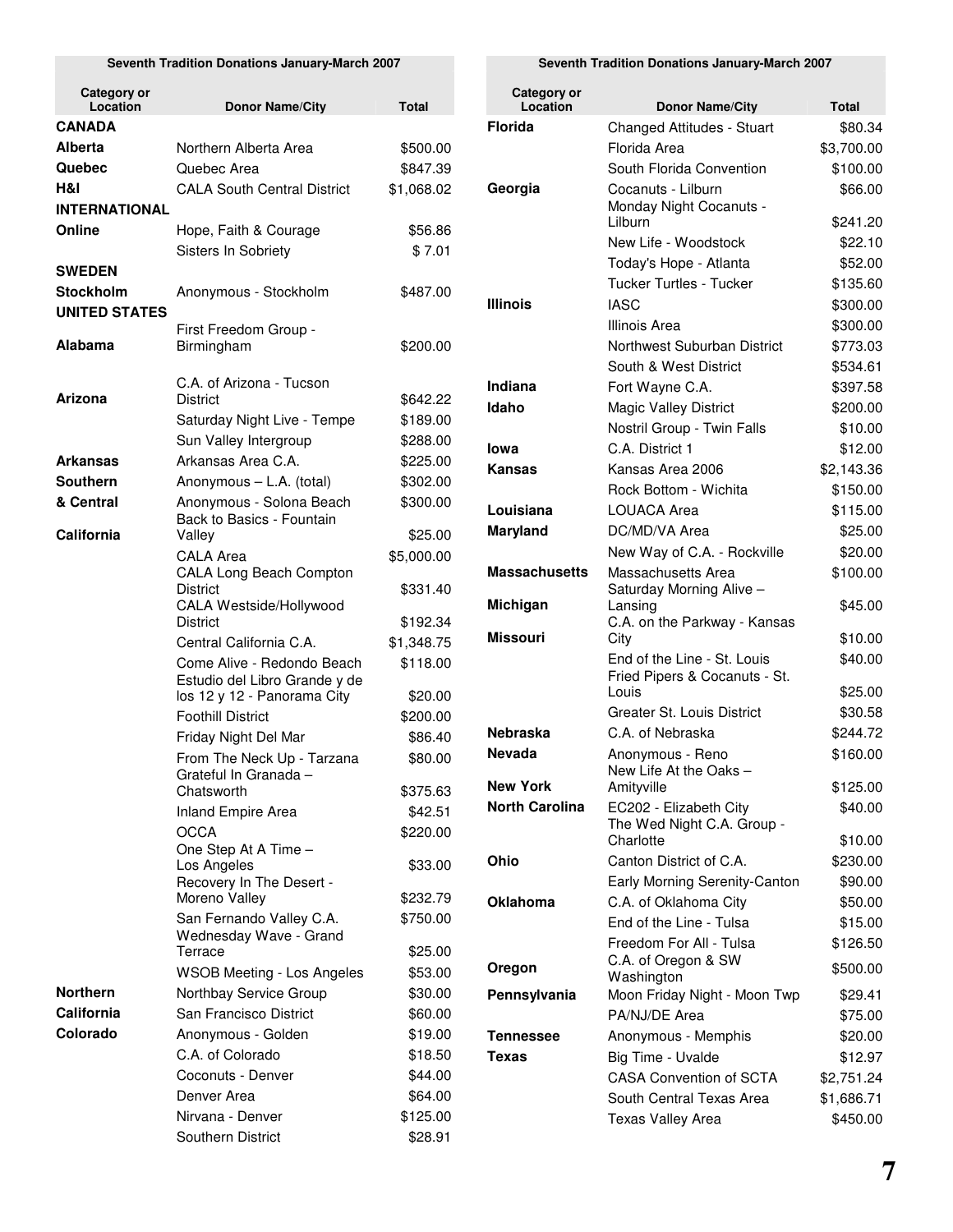**Seventh Tradition Donations January-March 2007**

| Category or<br>Location | <b>Donor Name/City</b>                 | Total      |
|-------------------------|----------------------------------------|------------|
| Washington              | Washington State C.A.                  | \$1,000.00 |
|                         | Carpet Cruisers - Renton               | \$120.00   |
| Wisconsin               | A Vision For You - Milwaukee           | \$27.00    |
|                         | First Things First - Milwaukee         | \$100.00   |
|                         | Meeting of the Century $-$<br>Waukesha | \$40.00    |

#### **Seventh Tradition Donations January-March 2007**

| Category or<br>Location | <b>Donor Name/City</b> | Total       |
|-------------------------|------------------------|-------------|
| Wisconsin               | Milwaukee H&I          | \$7.62      |
| (continued)             | Razors Edge - Waukesha | \$138.00    |
| Total                   |                        | \$32,313.30 |

**Seventh Tradition Donations April-June 2007**

#### 

### **Seventh Tradition Donations April-June 2007**

| Category or<br>Location  | Category or<br>Location                                      | Category or<br>Location |
|--------------------------|--------------------------------------------------------------|-------------------------|
| CANADA                   |                                                              |                         |
| Alberta                  | Keep It Simple - Red Deer                                    | \$100.00                |
| <b>British Columbia</b>  | Anonymous - Prince George                                    | \$50.00                 |
| <b>Newfoundland</b>      | Anonymous - St. John's                                       | \$10.00                 |
| Ontario                  | Quebec Area                                                  | \$3,628.45              |
| <b>GERMANY</b>           | C.A. of Germany                                              | \$10.00                 |
| INTERNATIONAL            |                                                              |                         |
| <b>Anonymous</b>         | Anonymous                                                    | \$305.69                |
| Online                   | Hope, Faith & Courage                                        | \$48.44                 |
|                          | Sisters In Sobriety                                          | \$36.79                 |
| <b>UNITED</b><br>KINGDOM | Anonymous - Dorchester,<br>Dorset                            | \$251.00                |
|                          | London                                                       | \$1,940.00              |
| <b>UNITED STATES</b>     |                                                              |                         |
|                          | First Freedom Group -                                        |                         |
| Alabama                  | Birmingham                                                   | \$274.50                |
| Arizona                  | Arizona Area                                                 | \$1,000.00              |
|                          | Saturday Night Live - Tempe                                  | \$105.00                |
| Arkansas                 | Arkansas Area C.A.                                           | \$150.00                |
| California               | 211 In Progress - Los Angeles                                | \$10.00                 |
|                          | Anonymous - Highland                                         | \$6.64                  |
|                          | Anonymous - Long Beach                                       | \$2.05                  |
|                          | Anonymous - Los Angeles                                      | \$233.80                |
|                          | Anonymous - San Bernardino                                   | \$41.16                 |
|                          | Anonymous - San Diego                                        | \$.59                   |
|                          | Anonymous - Torrance                                         | \$30.00                 |
|                          | Anonymous - Van Nuys                                         | \$.54                   |
|                          | Anonymous - Ventura<br>Ayúdenos Ser Dispuestos -<br>Van Nuys | \$10.00<br>\$20.00      |
|                          | Back to Basics - Fountain                                    |                         |
|                          | Valley                                                       | \$15.00                 |
|                          | C.A. San Diego                                               | \$279.00                |
|                          | <b>CALA Area</b>                                             | \$10,000.00             |
|                          | CALA Long Beach Compton<br><b>District</b>                   | \$393.25                |
|                          | <b>CALA South Central District</b>                           | \$1,187.00              |
|                          | <b>CALA Southbay Beach Cities</b><br>CALA Westside/Hollywood | \$673.00                |
|                          | District                                                     | \$51.75                 |

| Category or<br>Location | Category or<br>Location                                                      | Category or<br>Location |
|-------------------------|------------------------------------------------------------------------------|-------------------------|
| California              |                                                                              |                         |
| (continued)             | <b>CAWSO Board</b>                                                           | \$136.17                |
|                         | Central California C.A.                                                      | \$848.75                |
|                         | Come Alive - Redondo Beach                                                   | \$144.00                |
|                         | Inland Empire Area                                                           | \$113.10                |
|                         | Just Be Willing - Los Angeles                                                | \$25.00                 |
|                         | <b>OCCA</b>                                                                  | \$180.00                |
|                         | Recovery In The Desert -<br>Moreno Valley<br>Recovery In The Desert II - San | \$130.00                |
|                         | Bernardino                                                                   | \$100.00                |
|                         | <b>SGPVCA</b>                                                                | \$496.31                |
| Northern                |                                                                              |                         |
| California              | Anonymous - Sacramento                                                       | \$30.00                 |
|                         | Northbay Service Group                                                       | \$25.00                 |
| Colorado                | Anonymous - Denver                                                           | \$20.09                 |
|                         | Business Meeting - Southern                                                  |                         |
|                         | <b>District</b>                                                              | \$10.00                 |
|                         | C.A. of Colorado                                                             | \$155.69                |
|                         | Coconuts - Denver                                                            | \$49.00                 |
|                         | Nirvana - Denver                                                             | \$71.00                 |
|                         | Promises - Denver                                                            | \$30.00                 |
|                         | <b>Southern District</b>                                                     | \$34.05                 |
|                         | The Promises - Denver                                                        | \$60.00                 |
| Connecticut             | Anonymous - Stratford                                                        | \$30.00                 |
| <b>Delaware</b>         | Anonymous - Addison                                                          | \$25.00                 |
| Florida                 | Fort Myers District                                                          | \$250.00                |
| Georgia                 | Macon Miracles - Macon<br>Monday Night Cocanuts -                            | \$25.00                 |
|                         | Lilburn                                                                      | \$157.50                |
|                         | New Life - Columbus                                                          | \$5.00                  |
|                         | Today's Hope - Atlanta                                                       | \$113.78                |
|                         | Tucker Turtles - Tucker                                                      | \$147.15                |
| Illinois                | Anonymous - Bethalto                                                         | \$30.00                 |
|                         | Anonymous - Chicago                                                          | \$50.00                 |
|                         | Anonymous - Le Grande                                                        | \$25.00                 |
|                         | Anonymous - Rockford                                                         | \$50.00                 |
|                         | <b>IASC</b>                                                                  | \$3,600.00              |

Illinois Area  $$300.00$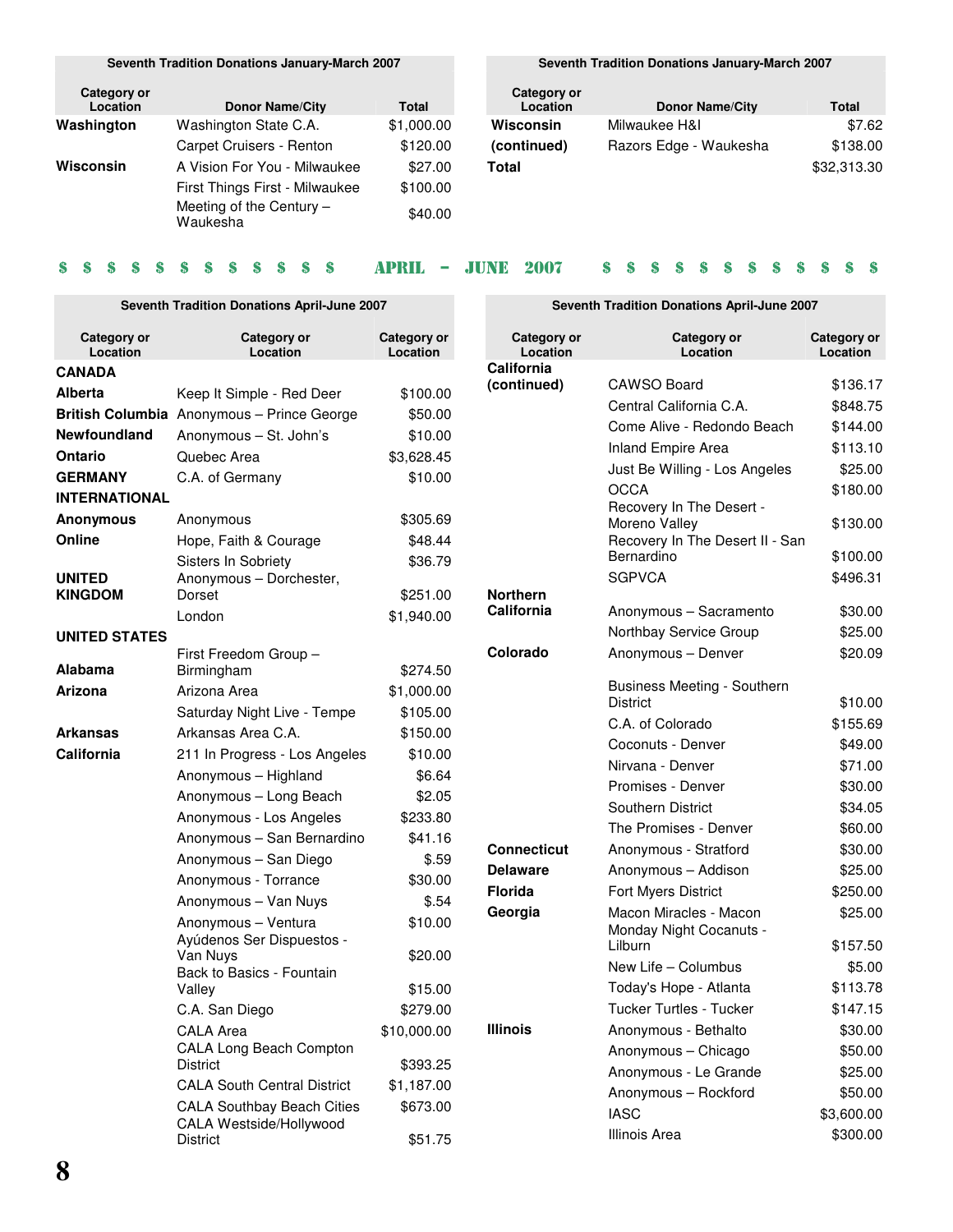#### **Seventh Tradition Donations April-June 2007**

| Category or<br>Location        | Category or<br>Location                                                  | Category or<br>Location |
|--------------------------------|--------------------------------------------------------------------------|-------------------------|
| <b>Illinois</b><br>(continued) | Northwest Suburban District                                              | \$696.34                |
|                                | South & West District                                                    | \$300.00                |
| lowa                           | C.A. District 1                                                          | \$10.00                 |
| <b>Massachusetts</b>           | Massachusetts Area<br>Saturday Morning Alive -                           | \$127.00                |
| Michigan                       | Lansing                                                                  | \$25.00                 |
| Minnesota                      | Anonymous - Redwing<br>Wednesday Night C.A. Group -                      | \$20.00                 |
| <b>Missouri</b>                | Minneapolis                                                              | \$12.00                 |
| Nebraska                       | Anonymous - Kansas City<br>C.A. of Nebraska                              | \$25.00                 |
|                                |                                                                          | \$226.49                |
|                                | End of the Line - Florissant                                             | \$40.00                 |
| <b>New Hampshire</b>           | Chapter 2 Group - Concord                                                | \$119.58                |
| <b>New Jersey</b>              | New Freedom - South Amboy<br>Albuquerque Chapter of C.A.                 | \$100.00                |
| <b>New Mexico</b>              | (District 2)                                                             | \$100.00                |
|                                | New Mexico Area                                                          | \$300.00                |
| <b>New York</b>                | Last Straw - Flushing                                                    | \$15.00                 |
| <b>North Carolina</b>          | EC202 - Elizabeth City<br>Weeping Willows - Elizabeth                    | \$100.00                |
|                                | City                                                                     | \$35.00                 |
| Ohio                           | AM Sunday C.A. - Cleveland                                               | \$100.00                |
|                                | Canton District of C.A.                                                  | \$53.25                 |
|                                | Keep It Simple - Massillon                                               | \$45.60                 |
|                                | <b>NEODCCA</b>                                                           | \$100.00                |
| <b>Oklahoma</b>                | Anonymous - Grove                                                        | \$.20                   |
|                                | Anonymous - Tulsa                                                        | \$1.15                  |
|                                | C.A. of Oklahoma City                                                    | \$75.00                 |
|                                | End of the Line - Tulsa<br>Sunday Night C.A. - Oklahoma<br>City          | \$25.20<br>\$100.00     |
| Oregon                         | C.A. of Oregon & SW<br>Washington                                        | \$1,500.00              |
| Pennsylvania                   | Moon Friday Night - Moon Twp                                             | \$15.00                 |
|                                | PA/NJ/DE Area                                                            | \$75.00                 |
| <b>South Carolina</b>          | Anonymous - Florence                                                     | \$27.13                 |
| Texas                          | Anonymous - Arlington                                                    | \$16.83                 |
|                                | Step Sisters - Austin                                                    | \$220.00                |
| Utah                           | C.A. of Utah                                                             | \$2,250.00              |
| Virginia                       | Gimme Shelter From The Rock<br>- Woodbridge                              | \$100.00                |
| Washington                     | Anonymous - Bellingham                                                   | \$1.00                  |
|                                | Bladerunners - Mount Vernon                                              | \$70.49                 |
|                                | Carpet Cruisers - Renton                                                 | \$80.00                 |
|                                | <b>WSCA District 3</b>                                                   | \$176.68                |
| Washington D.C. Anonymous      |                                                                          | \$65.17                 |
| Wisconsin                      | A Vision For You - Milwaukee                                             | \$29.07                 |
|                                |                                                                          |                         |
|                                |                                                                          |                         |
|                                | Anonymous - Milwaukee<br>Bay City C.A. Friday Night -<br><b>Bay City</b> | \$4.65<br>\$20.00       |

**Seventh Tradition Donations April-June 2007**

| Category or<br>Location  | Category or<br>Location                             | Category or<br>Location |
|--------------------------|-----------------------------------------------------|-------------------------|
| Wisconsin<br>(continued) | Razors Edge - Waukesha<br>Saturday Night Strength - | \$165.00                |
|                          | Milwaukee                                           | \$343.73                |
| Total                    |                                                     | \$36,275.70             |

## **Meditation Book Needs Submissions**

By the World Service Board of Trustees

The Literature, Chips and Format Committee, commonly known as LCF, has been soliciting original writings for a new meditation book since the 2004 World Service Conference Thus far, the response from the Fellowship has been less than what we need. There was a cry for our own C.A. book in the late 80s and early 90s which led to the creation of the first edition of *Hope, Faith & Courage*, and our own "Storybook" was born. LCF has worked very hard in spearheading to provide our Fellowship with a second book and as a result, Volume II of *Hope, Faith* & *Courage* is in the final phases of publication. Now, it is up to all of us to help make C.A.'s first meditation book a reality.

The members of the Fellowship are being asked to please supply LCF with enough spiritual pieces to compile our own meditation book. We, the WSBT, ask that each member of our Fellowship, each meeting or group please submit its favorite *original* meditation writings to the WSO for consideration. A flyer with all the specifics can be downloaded from www.ca.org (look for the meditation icon or go to the Literature/Chips/Formats section on the Service page). Please make sure that these flyers are available at your local meetings and that the need for submissions is announced on a regular basis. The deadline for submissions has been extended to December 31, 2007.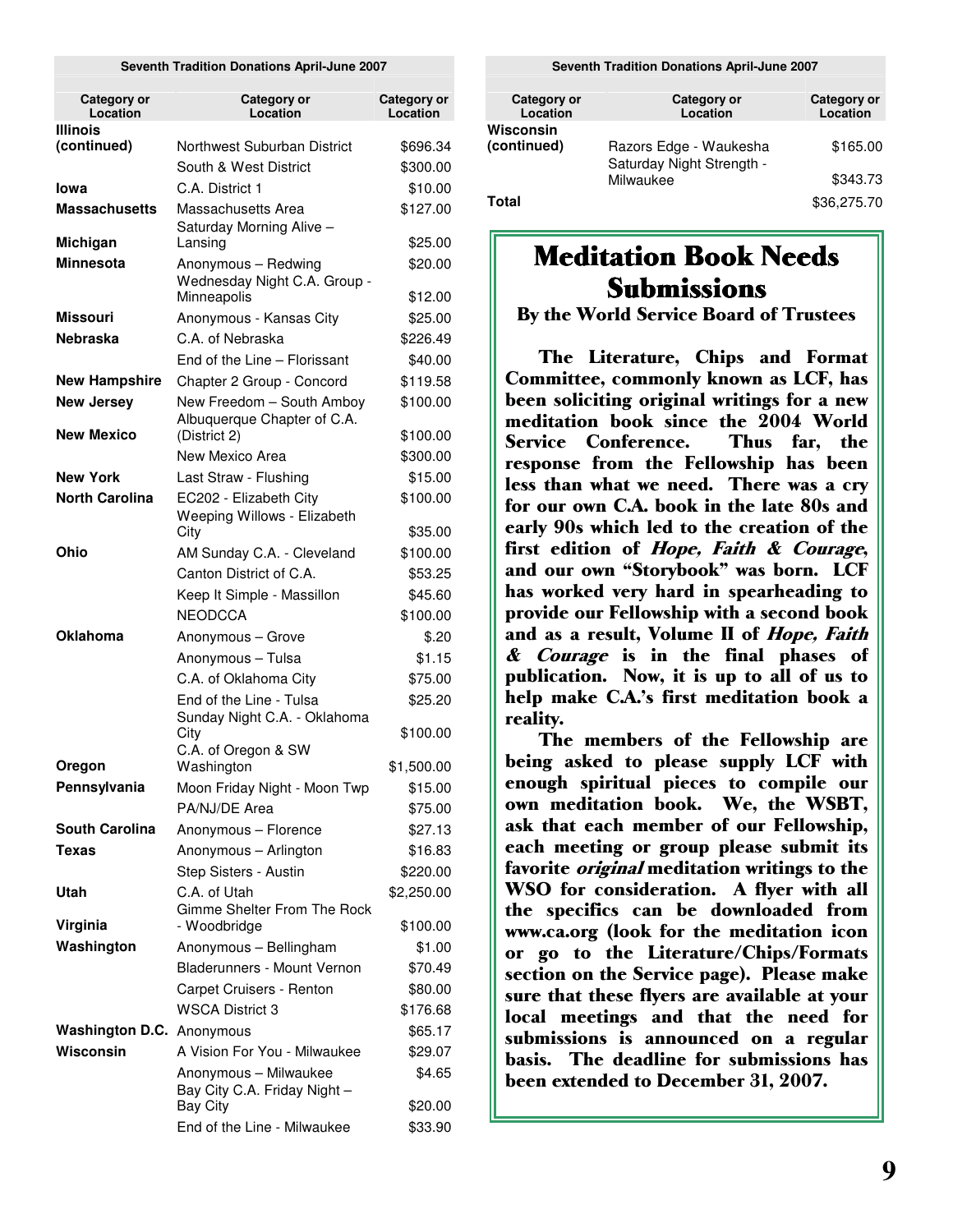|                                                                                                    | <b>Subscribe to the NewsGram</b>                                                                                                                                                                                                                                                                                                                                                                                                                                                 |                                                                                                                               |
|----------------------------------------------------------------------------------------------------|----------------------------------------------------------------------------------------------------------------------------------------------------------------------------------------------------------------------------------------------------------------------------------------------------------------------------------------------------------------------------------------------------------------------------------------------------------------------------------|-------------------------------------------------------------------------------------------------------------------------------|
|                                                                                                    | Subscriptions are being accepted for the NewsGram. For the low price of \$10.00 U.S. per year, you can receive each<br>copy of the NewsGram before your friends or your group. Simply complete this form and include your credit card infor-<br>mation, or enclose a \$10.00 check or money order (U.S. dollars only) and send to: NewsGram, c/o CAWSO, 3740<br>Overland Ave., Suite C, Los Angeles, CA 90034. A subscription form is also available for download at www.ca.org. |                                                                                                                               |
| $\Box$ I have enclosed a check/money order payable to CAWSO                                        |                                                                                                                                                                                                                                                                                                                                                                                                                                                                                  |                                                                                                                               |
|                                                                                                    |                                                                                                                                                                                                                                                                                                                                                                                                                                                                                  |                                                                                                                               |
|                                                                                                    |                                                                                                                                                                                                                                                                                                                                                                                                                                                                                  |                                                                                                                               |
|                                                                                                    |                                                                                                                                                                                                                                                                                                                                                                                                                                                                                  |                                                                                                                               |
|                                                                                                    |                                                                                                                                                                                                                                                                                                                                                                                                                                                                                  |                                                                                                                               |
|                                                                                                    |                                                                                                                                                                                                                                                                                                                                                                                                                                                                                  |                                                                                                                               |
|                                                                                                    |                                                                                                                                                                                                                                                                                                                                                                                                                                                                                  |                                                                                                                               |
|                                                                                                    | ----------------------                                                                                                                                                                                                                                                                                                                                                                                                                                                           |                                                                                                                               |
|                                                                                                    |                                                                                                                                                                                                                                                                                                                                                                                                                                                                                  | article (or perhaps an idea, cartoon, poem, story or other material related to recovery in CA) that you would like considered |
| cannot publish your submission without a release form.                                             | for publication in a future issue of the NewsGram, please send it and the completed release form below to: NewsGram<br>Editor, c/o CAWSO, 3740 Overland Ave., Suite C, Los Angeles CA 90034, or via e-mail to newsgram@ca.org. We                                                                                                                                                                                                                                                |                                                                                                                               |
|                                                                                                    |                                                                                                                                                                                                                                                                                                                                                                                                                                                                                  |                                                                                                                               |
|                                                                                                    |                                                                                                                                                                                                                                                                                                                                                                                                                                                                                  |                                                                                                                               |
|                                                                                                    |                                                                                                                                                                                                                                                                                                                                                                                                                                                                                  |                                                                                                                               |
|                                                                                                    | I hereby give CAWSO and the NewsGram express permission to reprint my original work entitled:                                                                                                                                                                                                                                                                                                                                                                                    |                                                                                                                               |
|                                                                                                    |                                                                                                                                                                                                                                                                                                                                                                                                                                                                                  |                                                                                                                               |
|                                                                                                    |                                                                                                                                                                                                                                                                                                                                                                                                                                                                                  |                                                                                                                               |
|                                                                                                    |                                                                                                                                                                                                                                                                                                                                                                                                                                                                                  |                                                                                                                               |
| <b>SUDOKU</b>                                                                                      |                                                                                                                                                                                                                                                                                                                                                                                                                                                                                  |                                                                                                                               |
| The objective of Sudoku is to fill all the blank squares with                                      |                                                                                                                                                                                                                                                                                                                                                                                                                                                                                  |                                                                                                                               |
| the correct letters. There are three very simple constraints<br>to follow in this 9X9 square game: | $\top$<br>G<br>H<br>Τ<br>H<br>A                                                                                                                                                                                                                                                                                                                                                                                                                                                  |                                                                                                                               |

- letters, in any order; 2. Every column of nine squares must include all nine
- letters, in any order; 3. Every 3X3 subsection of the 9X9 square must include all nine letters.

The word in this puzzle is taken from an experience described at the end of "Our Hope, Faith & Courage," featured in both *Hope, Faith & Courage* and the soon-tobe-released *Hope, Faith & Courage Volume II*. It contains the letters T I A H R M E N and G. The correct spelling of the word will appear in row 8. For solution, see page 12.

|   | Q |             |                | H | H |           |   |   |
|---|---|-------------|----------------|---|---|-----------|---|---|
| A |   |             |                |   |   |           | T | Η |
|   |   | Τ           | E              |   | A | N         |   |   |
|   |   | $\mathsf R$ |                |   |   | E         | M | Τ |
|   |   |             |                |   |   |           |   |   |
| M | Ε |             |                |   |   | ${\bf G}$ |   |   |
|   |   | H           | G              |   | E | Τ         |   |   |
| N |   |             |                |   |   |           |   | E |
|   |   |             | $\overline{R}$ |   |   |           | G |   |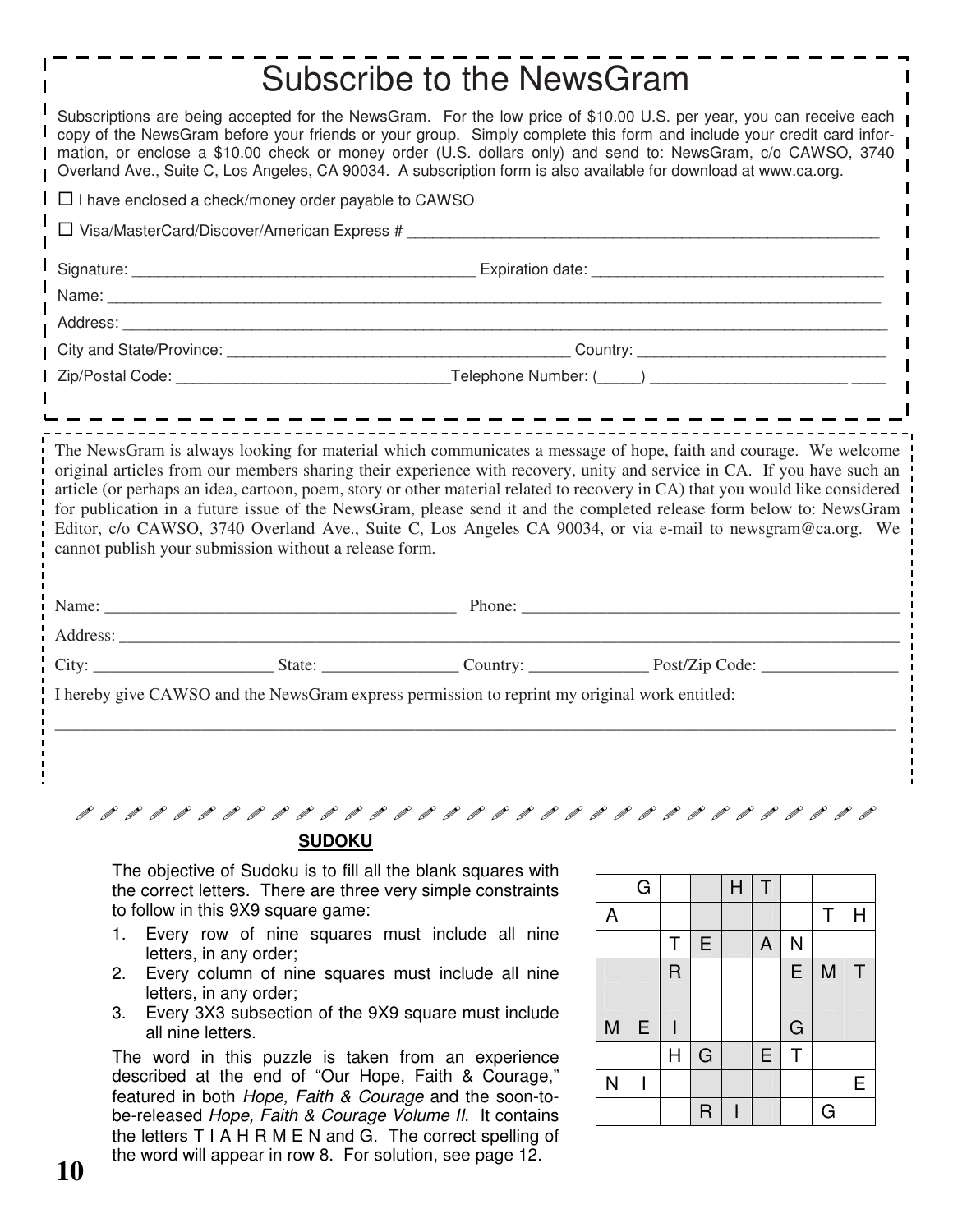## Calendar of Events - Page 1 of 2

(For additional information and links for e-mail and websites, see the Events page at www.ca.org)

#### **September 6-9, 2007**

#### **BIG SUR-enity Campout Central California C.A.**

**LOCATION:** Ventana Campground Big Sur, CA **CONTACTS:** 

#### Helpline (805) 969-5178 **September 21-23, 2007**

#### 2nd Annual Foothill District Convention

#### Who am I to say that there is no God? **LOCATION:**

Courtyard Marriott Los Angeles Old Pasadena 180 North Fair Oaks Avenue Pasadena, CA 91103  $(626)$  403-7600

#### **CONTACTS:**

Jimmie A., Convention Chair (626) 394-2933 Jerome M., Vice Chair (626) 577-0450 Linda R., Registration (626) 375-9063

#### **September 27-30, 2007**

#### **Recovery in the Rockies XVIII Cross the Bridge don't Fade Away Utah Area**

**LOCATION:** 

The Lodge at the Mountain Village 1415 Lowell Avenue Park City, Utah 84060 1-888-PARK-CITY or (435) 655-3315

#### **CONTACTS:**

Steve G., Convention Chair 801-706-9123 Mark L., Vice Chair 801-528-8965 Stephanie F., Registration 801-706-3581 Rick P., Hotel Liaison 801-230-2642

#### Dan J., Outreach Chair 801-347-6583 **September 28-30, 2007**

#### 2007 Arkansas Area Convention **Trudging The Road of Happy Destiny Arkansas Area**

**LOCATION:** 

Hampton Inn & Suites 1301 South Shackleford Little Rock, AR 72211  $(501) 537 - 4600$ 

#### **CONTACTS:**

Hugh W., Convention Chair (501) 584-1074

#### **October 5-7, 2007**

2007 PA-NJ-DE Area Convention **Fall Into Faith LOCATION:** 

Doubletree Club Hotel 9461 Roosevelt Blvd. (US Route 1) Philadelphia, Pennsylvania 19114  $(215)$  671-9600

#### **CONTACTS:**

Esther B., Chair 267-825-0894 George F., Vice Chair 215-715-4042

#### October 19-21, 2007

#### 2007 WSCA Convention **Washington State Area LOCATION:**

Everett Holiday Inn 3105 Pine Street Everett, Washington 98201  $(425)$  339-2000

#### **CONTACTS:**

Doug D., Convention Chair 360-421-5898

#### October 19-21, 2007

2007 SouthWest Regional Convention **Look The World In The Eye South Central Texas LOCATION:** 

Radisson Hotel Austin North 6000 Middle Fiskville Rd Austin, TX 78752 (800) 333-3333

#### **CONTACTS:**

Robert B., Convention Chair 512-296-6690 Kiersten A., Program Chair 512-799-9080 Cliff W., Convention Treasurer 512-626-4149 Debbie S., Hotel Liaison 512-971-8220

#### October 25-28, 2007

**River Unity 2007 Step Six: Willingness is the Kev Northern California C.A. LOCATION:** 

Sacramento Marriott 11211 Point East Drive Rancho Cordova, Ca 95742  $(916) 638 - 1100$ 

#### **CONTACTS:**

Felicia A., Convention Chair (209) 662-3928 Jennell S., Registration Chair (209) 513-4430 Ernest M., Hotel Liaison (209) 601-7034 Mark T., Printing/Contracts (916) 548-8771

#### October 26-28, 2007

#### 2007 Midwest Regional Convention C.A. ... My Fellowship

**C.A. Illinois** 

**LOCATION:** Westin Hotel (formerly the Wyndham) 400 Park Blvd. Itasca, Illinois 60143 (630) 773-4000

#### **CONTACTS:**

Kim S., Convention Chair 847-437-9757 Greg G., Registration Chair 630-709-9428